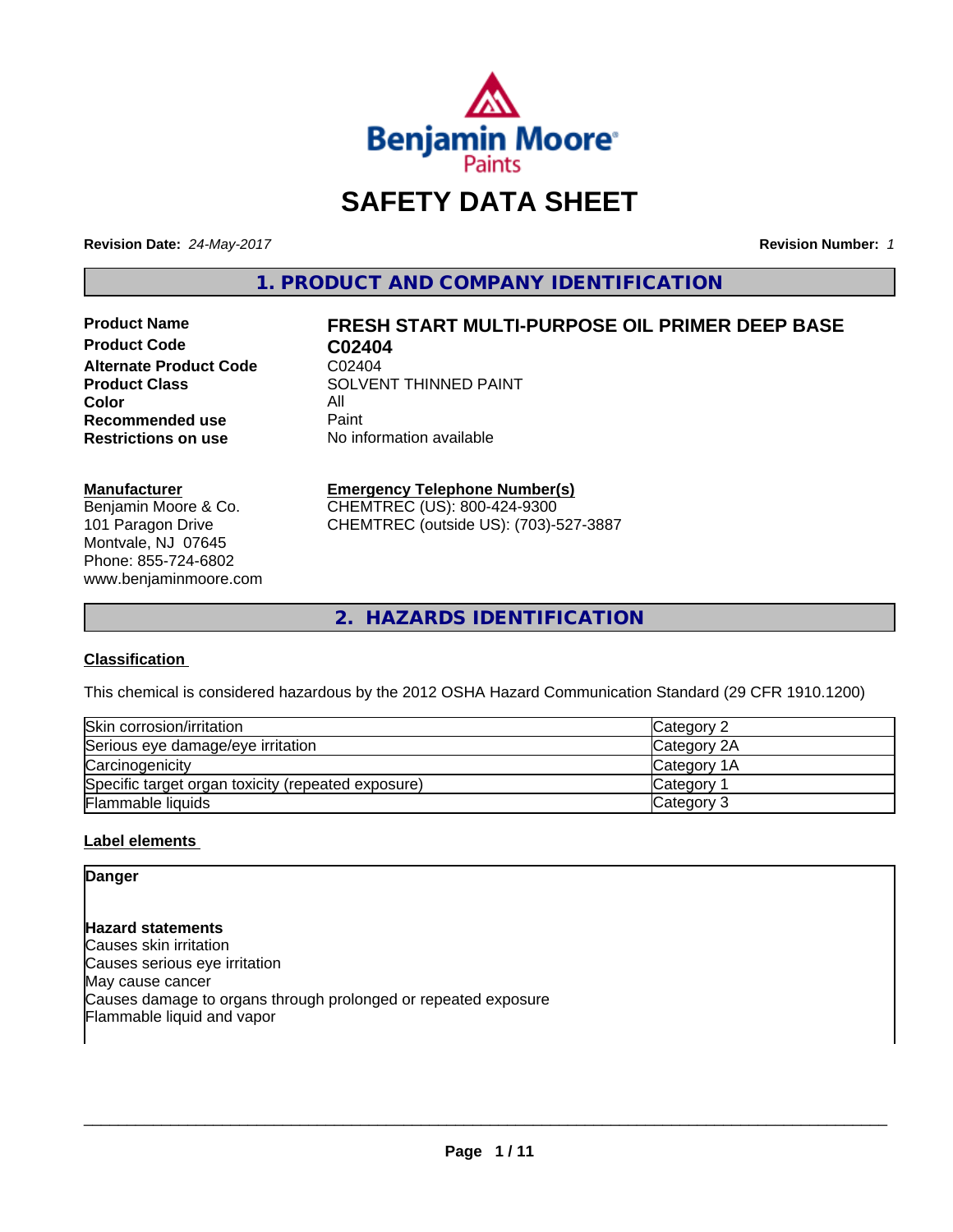## \_\_\_\_\_\_\_\_\_\_\_\_\_\_\_\_\_\_\_\_\_\_\_\_\_\_\_\_\_\_\_\_\_\_\_\_\_\_\_\_\_\_\_\_\_\_\_\_\_\_\_\_\_\_\_\_\_\_\_\_\_\_\_\_\_\_\_\_\_\_\_\_\_\_\_\_\_\_\_\_\_\_\_\_\_\_\_\_\_\_\_\_\_ C02404 - **FRESH START MULTI-PURPOSE OIL PRIMER DEEP BASE**



**Appearance** liquid

**Odor** little or no odor

### **Precautionary Statements - Prevention**

Obtain special instructions before use Do not handle until all safety precautions have been read and understood Use personal protective equipment as required Wash face, hands and any exposed skin thoroughly after handling Wear eye/face protection Do not breathe dust/fume/mist/vapors/spray Do not eat, drink or smoke when using this product Keep away from heat/sparks/open flames/hot surfaces, no smoking Keep container tightly closed Ground/bond container and receiving equipment Use explosion-proof electrical/ventilating/lighting/equipment Use only non-sparking tools Take precautionary measures against static discharge

### **Precautionary Statements - Response**

If exposed or concerned get medical attention

**Eyes**

If in eyes rinse cautiously with water for several minutes. Remove contact lenses, if present and easy to do. Continue rinsing

If eye irritation persists get medical attention

### **Skin**

If skin irritation occurs get medical attention

If on skin (or hair) take off immediately all contaminated clothing. Rinse skin with water

Wash contaminated clothing before reuse

### **Fire**

In case of fire use CO2, dry chemical, or foam for extinction

### **Precautionary Statements - Storage**

Store locked up Store in a well-ventilated place. Keep cool

### **Precautionary Statements - Disposal**

Dispose of contents/container to an approved waste disposal plant

### **Hazards not otherwise classified (HNOC)**

Rags, steel wool or waste soaked with this product may spontaneously catch fire if improperly discarded

### **Other information**

No information available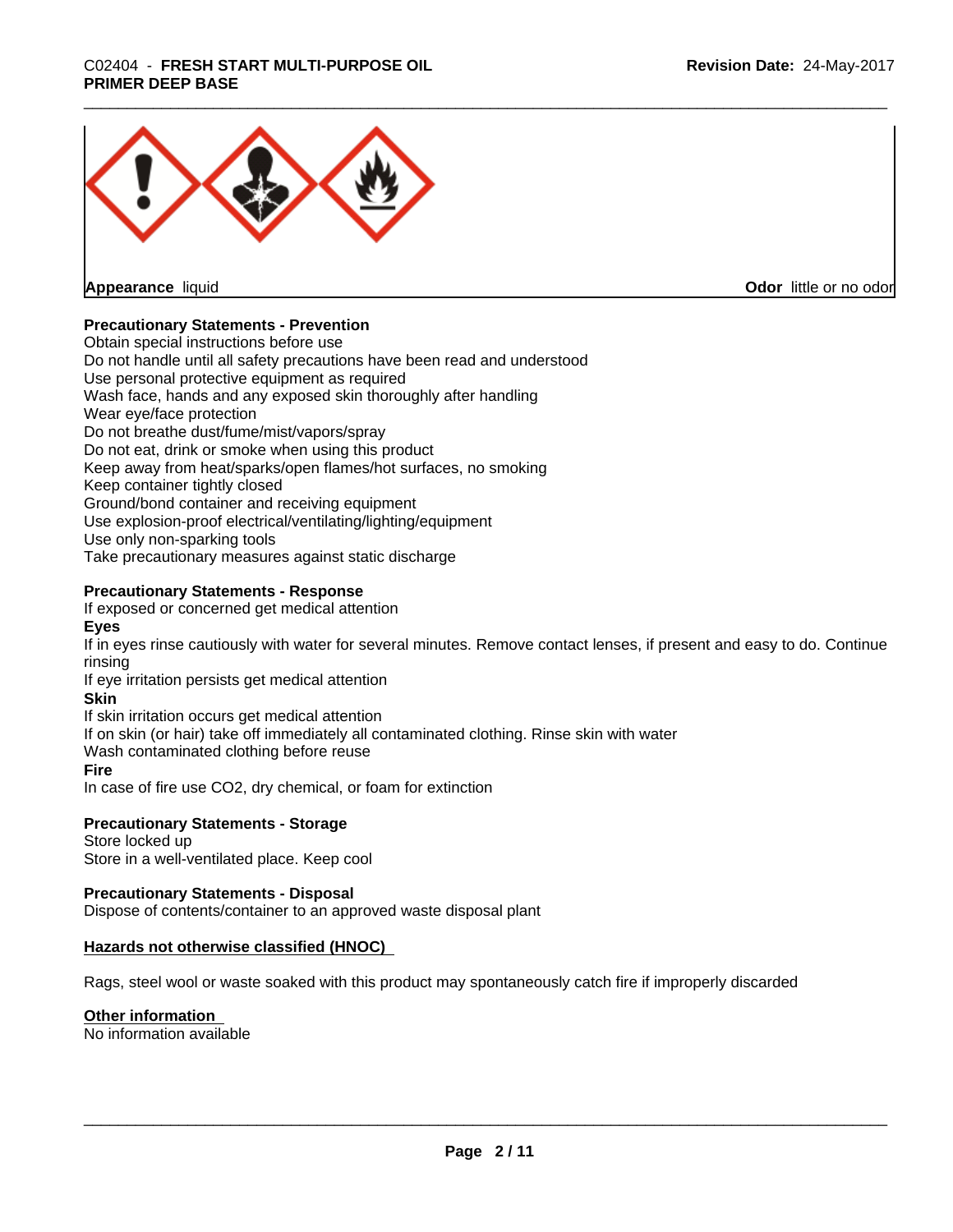### **3. COMPOSITION/INFORMATION ON INGREDIENTS**

| <b>Chemical Name</b>                         | <b>CAS-No</b>  | Weight % (max) |
|----------------------------------------------|----------------|----------------|
| Limestone                                    | 1317-65-3      | 40             |
| 4-Chlorobenzotrifluoride                     | 98-56-6        |                |
| Propylene Carbonate                          | 108-32-7       |                |
| Titanium dioxide                             | 13463-67-7     |                |
| Solvent naphtha, petroleum, medium aliphatic | 64742-88-7     |                |
| Diatomaceous earth                           | 61790-53-2     |                |
| Silica, crystalline                          | 14808-60-7     | 0.5            |
| Ethyl benzene                                | $100 - 41 - 4$ |                |

### **4. FIRST AID MEASURES**

| <b>General Advice</b>                            | If symptoms persist, call a physician. Show this safety data sheet to the doctor in<br>attendance.                                                                                                                      |
|--------------------------------------------------|-------------------------------------------------------------------------------------------------------------------------------------------------------------------------------------------------------------------------|
| <b>Eye Contact</b>                               | Immediately flush with plenty of water. After initial flushing, remove any contact<br>lenses and continue flushing for at least 15 minutes. Keep eye wide open while<br>rinsing. If symptoms persist, call a physician. |
| <b>Skin Contact</b>                              | Wash off immediately with soap and plenty of water removing all contaminated<br>clothes and shoes. If skin irritation persists, call a physician.                                                                       |
| <b>Inhalation</b>                                | Move to fresh air. If symptoms persist, call a physician.<br>If not breathing, give artificial respiration. Call a physician immediately.                                                                               |
| Ingestion                                        | Clean mouth with water and afterwards drink plenty of water. Do not induce<br>vomiting without medical advice. Never give anything by mouth to an unconscious<br>person. Consult a physician.                           |
| <b>Protection Of First-Aiders</b>                | Use personal protective equipment.                                                                                                                                                                                      |
| <b>Most Important</b><br><b>Symptoms/Effects</b> | No information available.                                                                                                                                                                                               |
| <b>Notes To Physician</b>                        | Treat symptomatically.                                                                                                                                                                                                  |

**5. FIRE-FIGHTING MEASURES**

| <b>Suitable Extinguishing Media</b>                                    | Foam, dry powder or water. Use extinguishing measures<br>that are appropriate to local circumstances and the<br>surrounding environment.                                                                                                    |
|------------------------------------------------------------------------|---------------------------------------------------------------------------------------------------------------------------------------------------------------------------------------------------------------------------------------------|
| <b>Protective Equipment And Precautions For</b><br><b>Firefighters</b> | As in any fire, wear self-contained breathing apparatus<br>pressure-demand, MSHA/NIOSH (approved or equivalent)<br>and full protective gear.                                                                                                |
| <b>Specific Hazards Arising From The Chemical</b>                      | Combustible material. Closed containers may rupture if<br>exposed to fire or extreme heat. Keep product and empty<br>container away from heat and sources of ignition. Thermal<br>decomposition can lead to release of irritating gases and |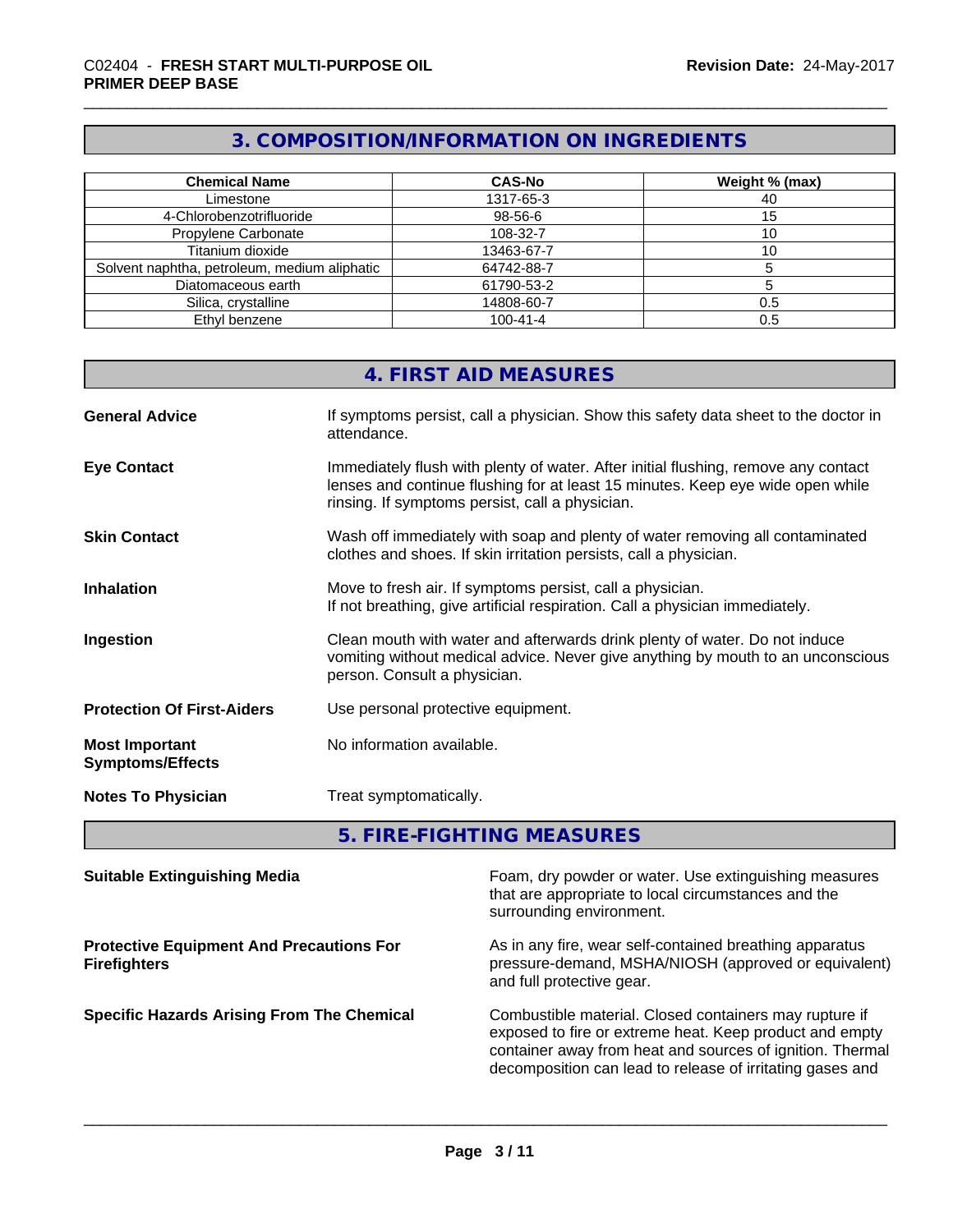|                                                                                                                                   | vapors.                                                 |
|-----------------------------------------------------------------------------------------------------------------------------------|---------------------------------------------------------|
| <b>Sensitivity To Mechanical Impact</b>                                                                                           | No.                                                     |
| <b>Sensitivity To Static Discharge</b>                                                                                            | Yes                                                     |
| <b>Flash Point Data</b><br>Flash Point (°F)<br>Flash Point (°C)<br><b>Flash Point Method</b><br><b>Flammability Limits In Air</b> | 104.0<br>40.0<br><b>PMCC</b>                            |
| <b>Lower Explosion Limit</b><br><b>Upper Explosion Limit</b>                                                                      | Not available<br>Not available                          |
| Health: 1<br><b>NFPA</b><br><b>Flammability: 2</b>                                                                                | <b>Instability: 0</b><br><b>Special: Not Applicable</b> |
| <b>NFPA Legend</b>                                                                                                                |                                                         |

- 0 Not Hazardous
- 1 Slightly
- 2 Moderate
- 3 High
- 4 Severe

*The ratings assigned are only suggested ratings, the contractor/employer has ultimate responsibilities for NFPA ratings where this system is used.*

*Additional information regarding the NFPA rating system is available from the National Fire Protection Agency (NFPA) at www.nfpa.org.*

### **6. ACCIDENTAL RELEASE MEASURES**

| <b>Personal Precautions</b><br>Use personal protective equipment. Remove all sources of ignition.                                                                                                                                                                                                                                      |                                                                                                                                                                                                                                                                                                                                                                                               |  |
|----------------------------------------------------------------------------------------------------------------------------------------------------------------------------------------------------------------------------------------------------------------------------------------------------------------------------------------|-----------------------------------------------------------------------------------------------------------------------------------------------------------------------------------------------------------------------------------------------------------------------------------------------------------------------------------------------------------------------------------------------|--|
| Prevent further leakage or spillage if safe to do so. Do not allow material to<br><b>Other Information</b><br>contaminate ground water system. Prevent product from entering drains. Do not<br>flush into surface water or sanitary sewer system. Local authorities should be<br>advised if significant spillages cannot be contained. |                                                                                                                                                                                                                                                                                                                                                                                               |  |
| <b>Environmental Precautions</b>                                                                                                                                                                                                                                                                                                       | See Section 12 for additional Ecological Information.                                                                                                                                                                                                                                                                                                                                         |  |
| Dam up. Soak up with inert absorbent material. Pick up and transfer to properly<br><b>Methods For Clean-Up</b><br>labeled containers. Clean contaminated surface thoroughly.                                                                                                                                                           |                                                                                                                                                                                                                                                                                                                                                                                               |  |
|                                                                                                                                                                                                                                                                                                                                        | 7. HANDLING AND STORAGE                                                                                                                                                                                                                                                                                                                                                                       |  |
| <b>Handling</b>                                                                                                                                                                                                                                                                                                                        | Use only in area provided with appropriate exhaust ventilation. Do not breathe<br>vapors or spray mist. Wear personal protective equipment. Take precautionary<br>measures against static discharges. To avoid ignition of vapors by static electricity<br>discharge, all metal parts of the equipment must be grounded. Keep away from<br>open flames, hot surfaces and sources of ignition. |  |
| <b>Storage</b>                                                                                                                                                                                                                                                                                                                         | Keep containers tightly closed in a dry, cool and well-ventilated place. Keep away<br>from heat. Keep away from open flames, hot surfaces and sources of ignition.<br>Keep in properly labeled containers. Keep out of the reach of children.                                                                                                                                                 |  |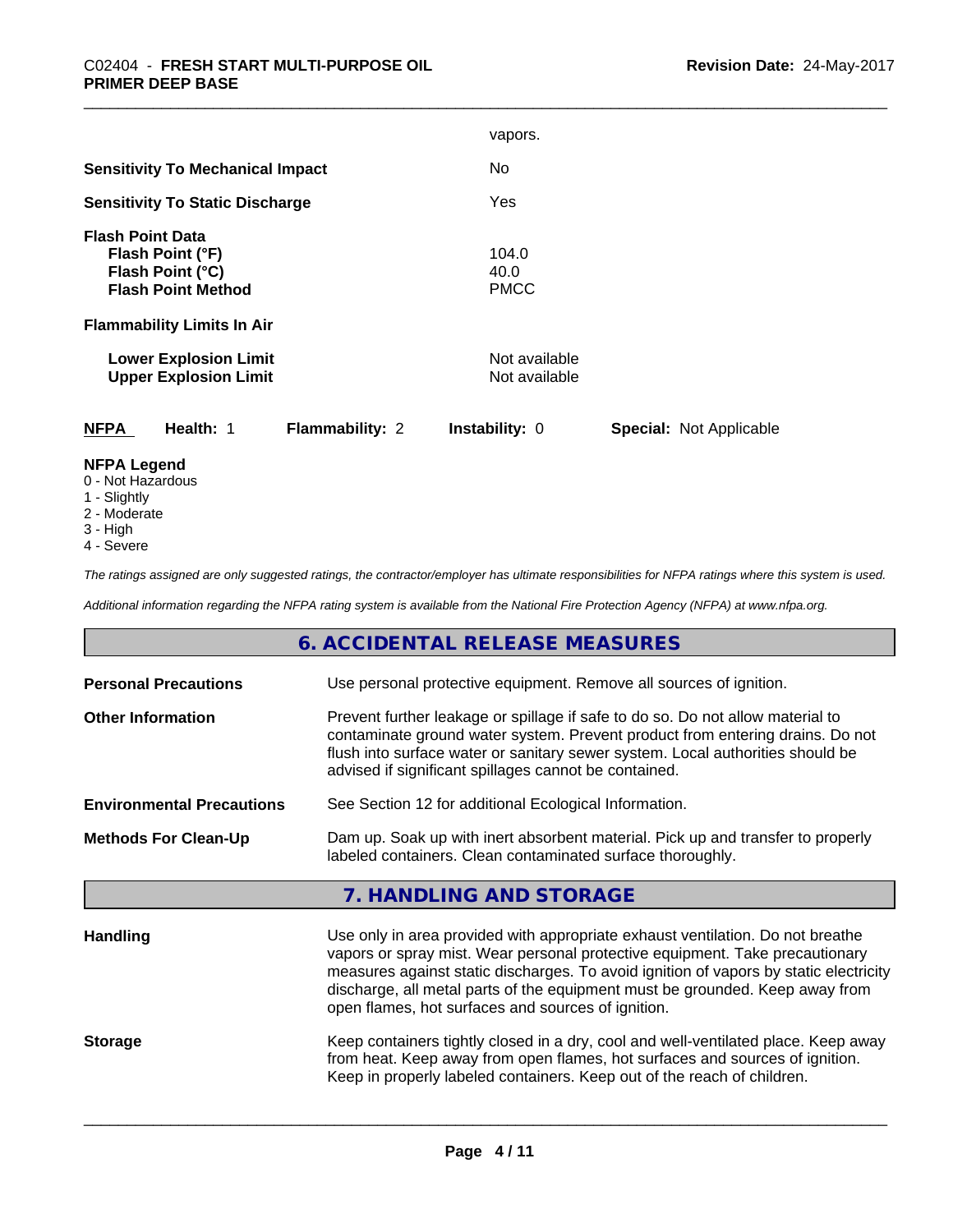**DANGER** - Rags, steel wool or waste soaked with this product may spontaneously catch fire if improperly discarded. Immediately after use, place rags, steel wool or waste in a sealed water-filled metal container.

**Incompatible Materials Incompatible with strong acids and bases and strong oxidizing agents.** 

### **8. EXPOSURE CONTROLS / PERSONAL PROTECTION**

### **Exposure Limits**

| <b>Chemical Name</b>     | <b>ACGIH</b>                    | <b>OSHA</b>                                            |
|--------------------------|---------------------------------|--------------------------------------------------------|
| Limestone                | N/E                             | 15 mg/m <sup>3</sup> - TWA<br>$5 \text{ mg/m}^3$ - TWA |
| 4-Chlorobenzotrifluoride | $2.5 \text{ mg/m}^3$ - TWA      | $2.5 \text{ mg/m}^3$ - TWA                             |
| Titanium dioxide         | 10 mg/m <sup>3</sup> - TWA      | 15 mg/m <sup>3</sup> - TWA                             |
| Diatomaceous earth       | N/E                             |                                                        |
|                          |                                 | 20 mppcf - TWA                                         |
| Silica, crystalline      | $0.025$ mg/m <sup>3</sup> - TWA |                                                        |
| Ethyl benzene            | 20 ppm - TWA                    | 100 ppm - TWA                                          |
|                          |                                 | 435 mg/m <sup>3</sup> - TWA                            |

### **Legend**

ACGIH - American Conference of Governmental Industrial Hygienists Exposure Limits OSHA - Occupational Safety & Health Administration Exposure Limits N/E - Not Established

**Engineering Measures** Ensure adequate ventilation, especially in confined areas.

**Personal Protective Equipment**

| <b>Eye/Face Protection</b><br><b>Skin Protection</b><br><b>Respiratory Protection</b> | Safety glasses with side-shields.<br>Long sleeved clothing. Protective gloves.<br>In operations where exposure limits are exceeded, use a NIOSH approved<br>respirator that has been selected by a technically qualified person for the specific<br>work conditions. When spraying the product or applying in confined areas, wear a<br>NIOSH approved respirator specified for paint spray or organic vapors. |
|---------------------------------------------------------------------------------------|----------------------------------------------------------------------------------------------------------------------------------------------------------------------------------------------------------------------------------------------------------------------------------------------------------------------------------------------------------------------------------------------------------------|
| <b>Hygiene Measures</b>                                                               | Avoid contact with skin, eyes and clothing. Remove and wash contaminated<br>clothing before re-use. Wash thoroughly after handling. When using do not eat,<br>drink or smoke.                                                                                                                                                                                                                                  |

### **9. PHYSICAL AND CHEMICAL PROPERTIES**

**Appearance** liquid **Odor** little or no odor **Density (Ibs/gal)** 12.6 - 12.9 **Specific Gravity** 1.50 - 1.55

**Odor Threshold No information available No information available pH** No information available **Viscosity (cps)** No information available<br> **Solubility** No information available<br>
No information available **No information available**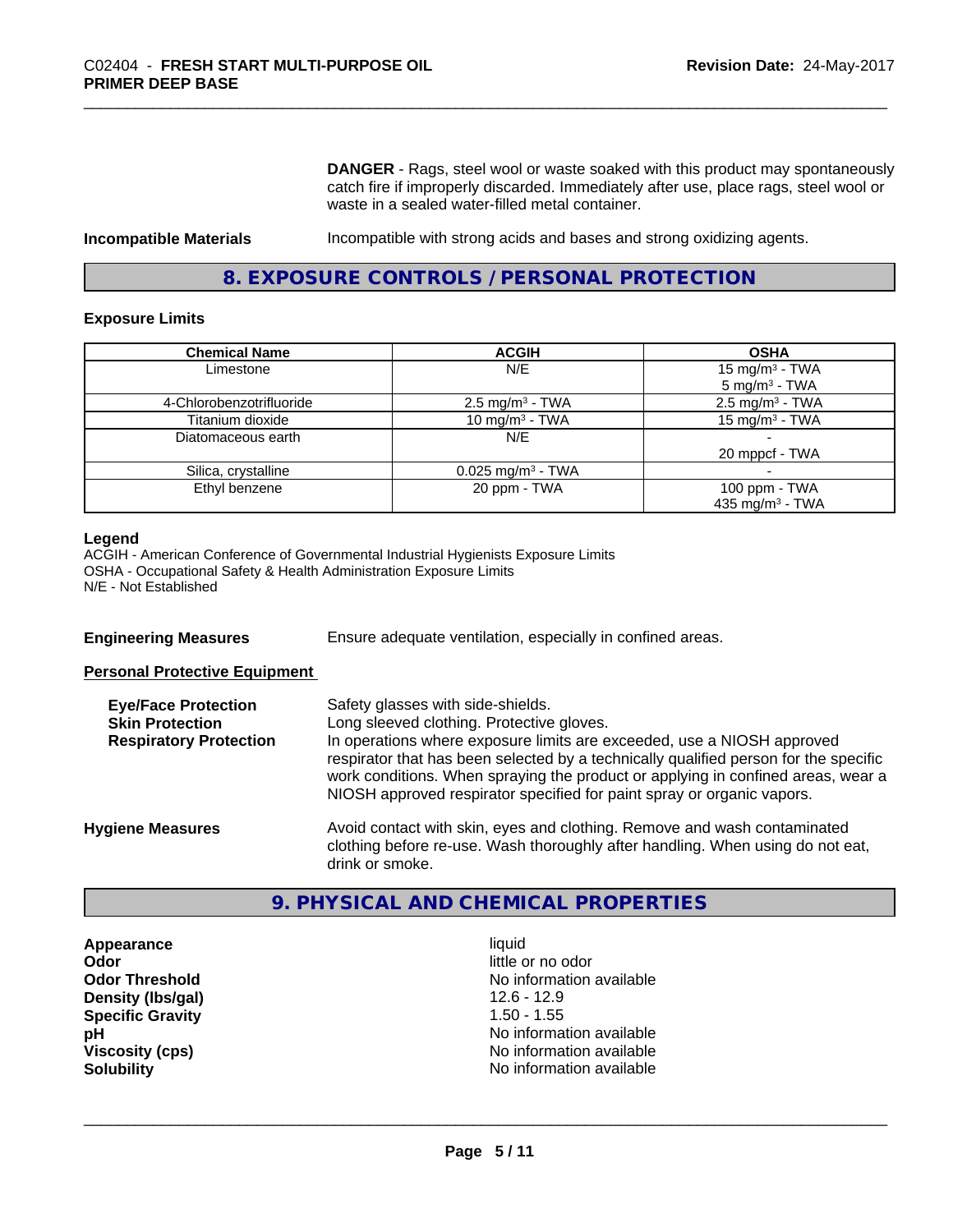## \_\_\_\_\_\_\_\_\_\_\_\_\_\_\_\_\_\_\_\_\_\_\_\_\_\_\_\_\_\_\_\_\_\_\_\_\_\_\_\_\_\_\_\_\_\_\_\_\_\_\_\_\_\_\_\_\_\_\_\_\_\_\_\_\_\_\_\_\_\_\_\_\_\_\_\_\_\_\_\_\_\_\_\_\_\_\_\_\_\_\_\_\_ C02404 - **FRESH START MULTI-PURPOSE OIL PRIMER DEEP BASE**

**Water Solubility**<br> **Evaporation Rate**<br> **Evaporation Rate**<br> **Evaporation Rate Evaporation Rate No information available**<br> **Vapor Pressure No information available**<br>
No information available **Vapor Density**<br> **We Solids**<br>
We Solid Wit, % Solids
and Minimized Contracts Contract Contracts Contract Contracts Contracts Contracts Contracts Contracts Contracts Contracts Contracts Contracts Contracts Contracts Contrac Wt. % Solids **Vol. % Solids** 50 - 60 **Wt. % Volatiles** 25 - 35 **Vol. % Volatiles** 40 - 50 **VOC Regulatory Limit (g/L)** < 100 **Boiling Point (°F)** 275.0 **Boiling Point (°C)** 135.0 **Freezing Point (°F)** No information available **Freezing Point (°C)**<br> **Flash Point (°F)**<br> **Flash Point (°F)**<br> **Point (°F)**<br> **Point (°F)**<br> **Point (°F)**<br> **Point (°F) Flash Point (°F) Flash Point (°C)** 40.0 **Flash Point Method** PMCC **Flammability (solid, gas)** Not applicable **Upper Explosion Limit No information available** No information available **Lower Explosion Limit Contract Contract Contract Contract Contract Contract Contract Contract Contract Contract Contract Contract Contract Contract Contract Contract Contract Contract Contract Contract Contract Contract Autoignition Temperature (°F)** No information available **Autoignition Temperature (°C)** No information available **Decomposition Temperature (°F)** No information available **Decomposition Temperature (°C)** No information available **Partition Coefficient (n-octanol/water)** No information available

**No information available** 

### **10. STABILITY AND REACTIVITY**

| <b>Reactivity</b>                         | Not Applicable                                                                           |
|-------------------------------------------|------------------------------------------------------------------------------------------|
| <b>Chemical Stability</b>                 | Stable under normal conditions. Hazardous polymerisation<br>does not occur.              |
| <b>Conditions To Avoid</b>                | Keep away from open flames, hot surfaces, static<br>electricity and sources of ignition. |
| <b>Incompatible Materials</b>             | Incompatible with strong acids and bases and strong<br>oxidizing agents.                 |
| <b>Hazardous Decomposition Products</b>   | Thermal decomposition can lead to release of irritating<br>gases and vapors.             |
| <b>Possibility Of Hazardous Reactions</b> | None under normal conditions of use.                                                     |

**11. TOXICOLOGICAL INFORMATION**

### **Product Information**

### **Information on likely routes of exposure**

**Principal Routes of Exposure** Eye contact, skin contact and inhalation.

**Acute Toxicity**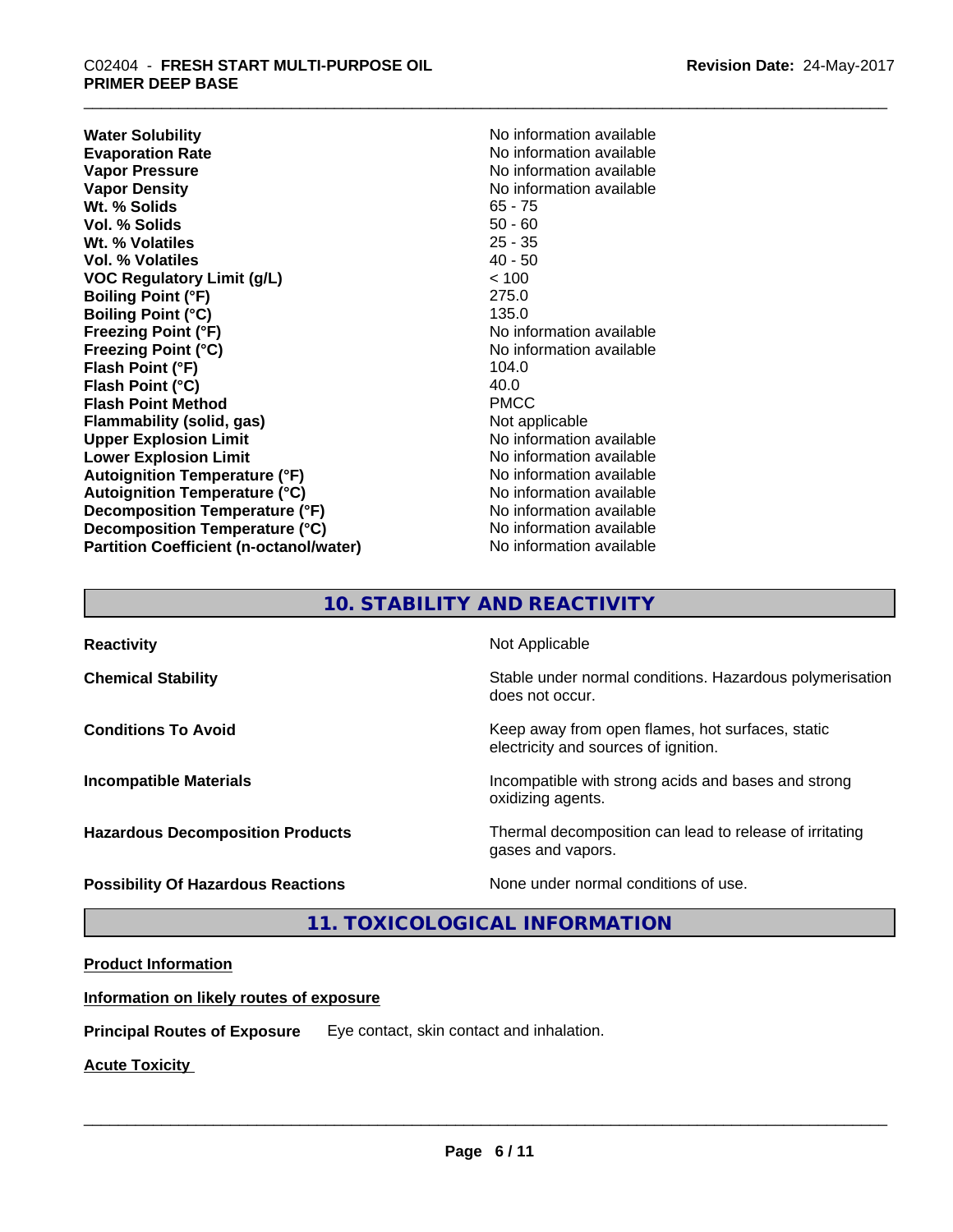| <b>Product Information</b>           | Repeated or prolonged exposure to organic solvents may lead to permanent brain<br>and nervous system damage. Intentional misuse by deliberately concentrating and<br>inhaling vapors may be harmful or fatal.                                                                                                                    |
|--------------------------------------|----------------------------------------------------------------------------------------------------------------------------------------------------------------------------------------------------------------------------------------------------------------------------------------------------------------------------------|
| Information on toxicological effects |                                                                                                                                                                                                                                                                                                                                  |
| <b>Symptoms</b>                      | No information available.                                                                                                                                                                                                                                                                                                        |
|                                      | Delayed and immediate effects as well as chronic effects from short and long-term exposure                                                                                                                                                                                                                                       |
| Eye contact                          | Contact with eyes may cause irritation.                                                                                                                                                                                                                                                                                          |
| <b>Skin contact</b>                  | May cause skin irritation and/or dermatitis. Prolonged skin contact may defat the<br>skin and produce dermatitis.                                                                                                                                                                                                                |
| Ingestion                            | Ingestion may cause irritation to mucous membranes. Small amounts of this<br>product aspirated into the respiratory system during ingestion or vomiting may<br>cause mild to severe pulmonary injury, possibly progressing to death.                                                                                             |
| <b>Inhalation</b>                    | High vapor / aerosol concentrations are irritating to the eyes, nose, throat and<br>lungs and may cause headaches, dizziness, drowsiness, unconsciousness, and<br>other central nervous system effects.                                                                                                                          |
| Sensitization:                       | No information available.                                                                                                                                                                                                                                                                                                        |
| <b>Neurological Effects</b>          | No information available.                                                                                                                                                                                                                                                                                                        |
| <b>Mutagenic Effects</b>             | No information available.                                                                                                                                                                                                                                                                                                        |
| <b>Reproductive Effects</b>          | No information available.                                                                                                                                                                                                                                                                                                        |
| <b>Developmental Effects</b>         | No information available.                                                                                                                                                                                                                                                                                                        |
| <b>Target Organ Effects</b>          | No information available.                                                                                                                                                                                                                                                                                                        |
| <b>STOT - repeated exposure</b>      | Causes damage to organs through prolonged or repeated exposure if inhaled.<br>Contains: Crystalline Silica which has been determined to be carcinogenic to<br>humans by IARC when in respirable form. Risk of cancer depends on duration and<br>level of inhalation exposure to spray mist or dust from sanding the dried paint. |
| <b>STOT - single exposure</b>        | No information available.                                                                                                                                                                                                                                                                                                        |
| Other adverse effects                | No information available.                                                                                                                                                                                                                                                                                                        |
| <b>Aspiration Hazard</b>             | May be harmful if swallowed and enters airways. Small amounts of this product<br>aspirated into the respiratory system during ingestion or vomiting may cause mild<br>to severe pulmonary injury, possibly progressing to death.                                                                                                 |

### **Numerical measures of toxicity**

**The following values are calculated based on chapter 3.1 of the GHS document**

| <b>ATEmix (oral)</b>   | 42990 mg/kg |
|------------------------|-------------|
| <b>ATEmix (dermal)</b> | 12647 mg/kg |

### **Component**

### **Acute Toxicity**

4-Chlorobenzotrifluoride LD50 Oral: (Rat) mg/kg LD50 Dermal: mg/kg (Rabbit) LC50 Inhalation (Vapor): mg/L (Rat, 4 hr.) Titanium dioxide LD50 Oral: > 10000 mg/kg (Rat) Solvent naphtha, petroleum, medium aliphatic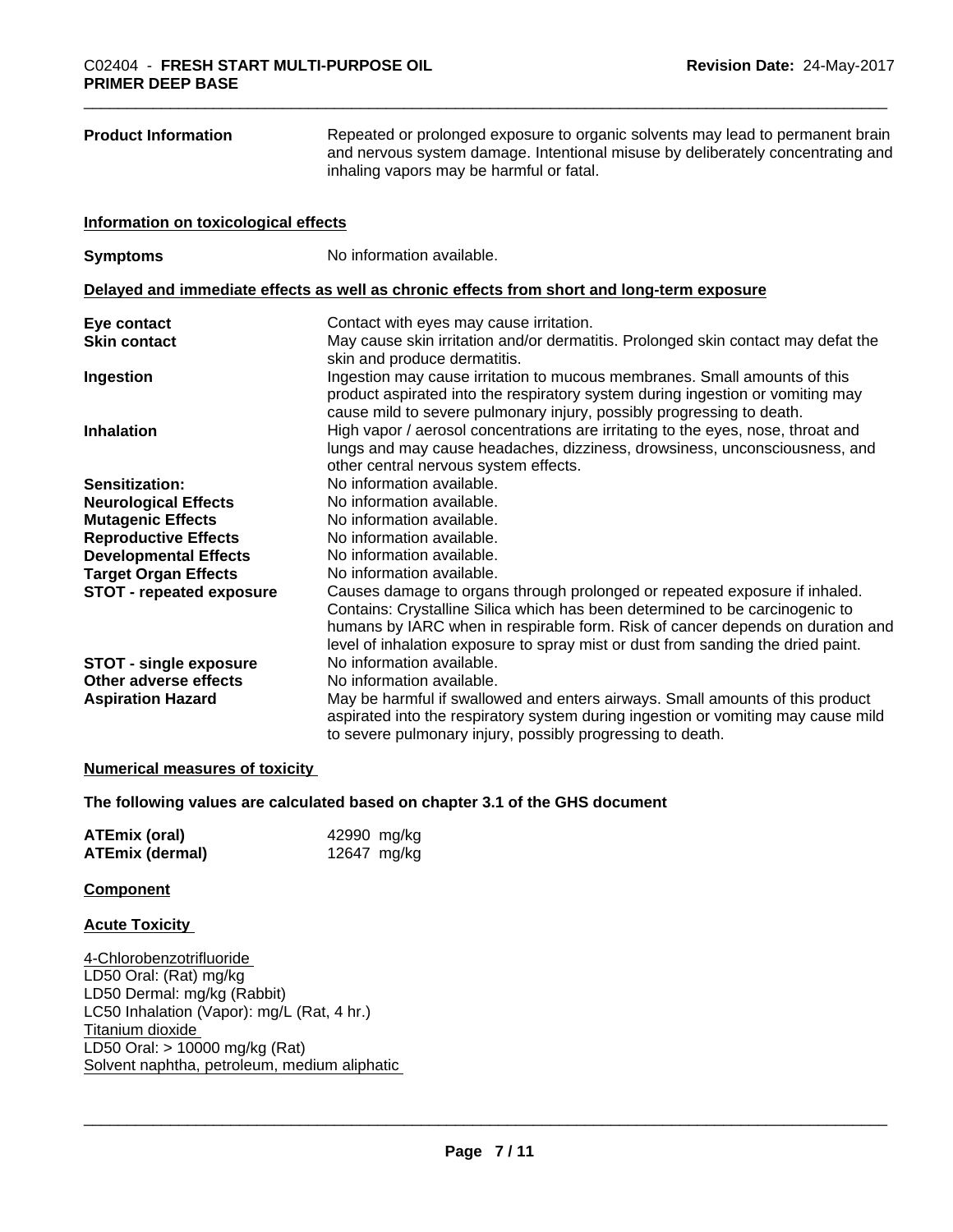## \_\_\_\_\_\_\_\_\_\_\_\_\_\_\_\_\_\_\_\_\_\_\_\_\_\_\_\_\_\_\_\_\_\_\_\_\_\_\_\_\_\_\_\_\_\_\_\_\_\_\_\_\_\_\_\_\_\_\_\_\_\_\_\_\_\_\_\_\_\_\_\_\_\_\_\_\_\_\_\_\_\_\_\_\_\_\_\_\_\_\_\_\_ C02404 - **FRESH START MULTI-PURPOSE OIL PRIMER DEEP BASE**

LD50 Oral: > 6240 mg/kg (Rat) LD50 Dermal: > 3120 mg/kg (Rabbit) LC50 Inhalation (Vapor): 1400 ppm (Rat, 4 hr.) Silica, crystalline LD50 Oral: 500 mg/kg (Rat) Ethyl benzene LD50 Oral: mg/kg (Rat) LD50 Dermal: > mg/kg (Rabbit) LC50 Inhalation (Vapor): mg/m<sup>3</sup> (Rat, 2 hr.)

### **Carcinogenicity**

*The information below indicateswhether each agency has listed any ingredient as a carcinogen:.*

| <b>Chemical Name</b> | <b>IARC</b>          | <b>NTP</b>  | <b>OSHA Carcinogen</b> |
|----------------------|----------------------|-------------|------------------------|
|                      | 2B - Possible Human  |             | Listed                 |
| Titanium dioxide     | Carcinogen           |             |                        |
|                      | 1 - Human Carcinogen | Known Human | ∟isted                 |
| Silica, crystalline  |                      | Carcinogen  |                        |
|                      | 2B - Possible Human  |             | Listed                 |
| Ethyl benzene        | Carcinogen           |             |                        |

• Crystalline Silica has been determined to be carcinogenic to humans by IARC (1) when in respirable form. Risk of cancer depends on duration and level of inhalation exposure to spray mist or dust from sanding the dried paint.

• Although IARC has classified titanium dioxide as possibly carcinogenic to humans (2B), their summary concludes: "No significant exposure to titanium dioxide is thought to occur during the use of products in which titanium dioxide is bound to other materials, such as paint."

### **Legend**

IARC - International Agency for Research on Cancer NTP - National Toxicity Program OSHA - Occupational Safety & Health Administration

**12. ECOLOGICAL INFORMATION**

### **Ecotoxicity Effects**

The environmental impact of this product has not been fully investigated.

### **Product Information**

### **Acute Toxicity to Fish**

No information available

### **Acute Toxicity to Aquatic Invertebrates**

No information available

### **Acute Toxicity to Aquatic Plants**

No information available

### **Persistence / Degradability**

No information available.

### **Bioaccumulation / Accumulation**

No information available.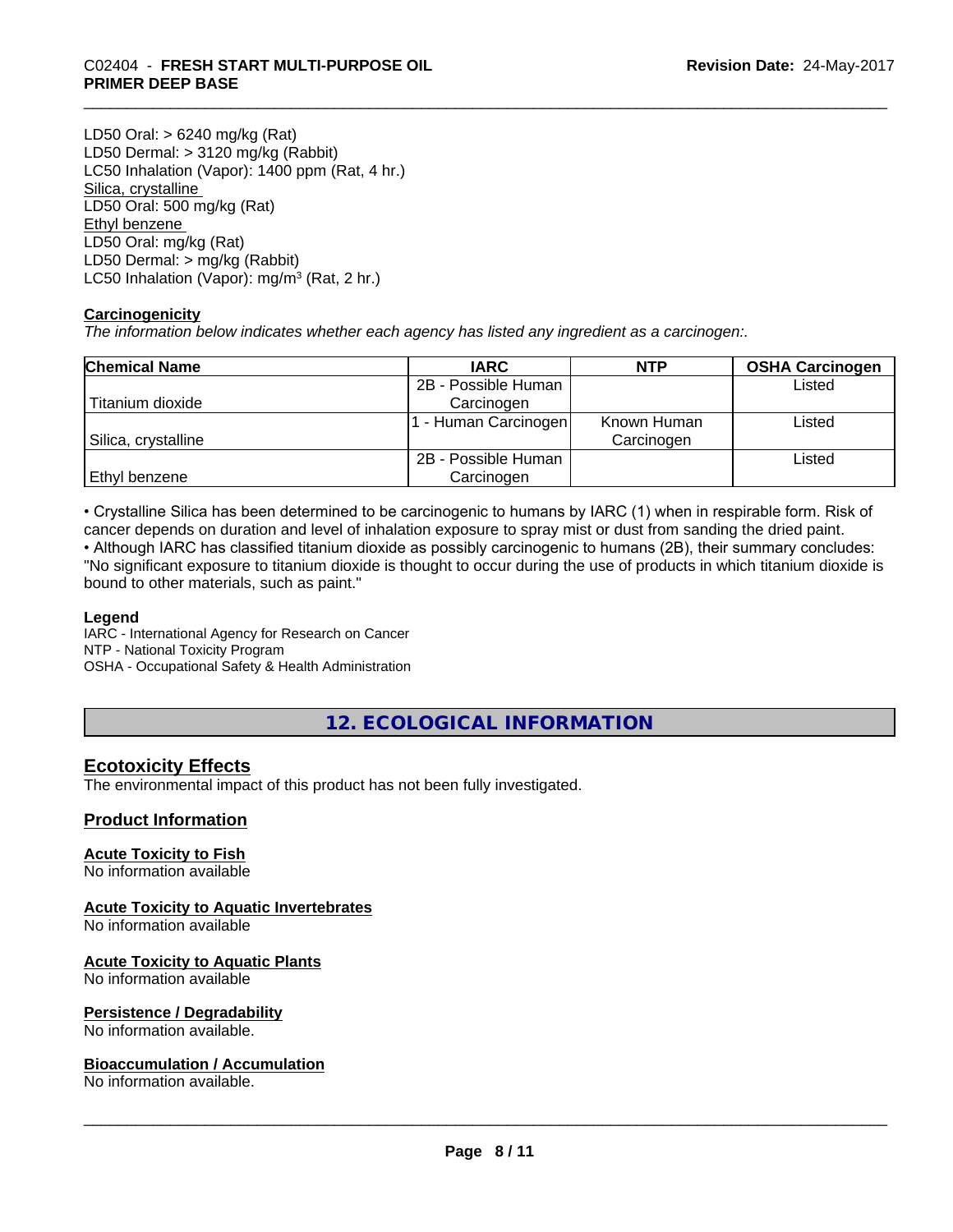### **Mobility in Environmental Media**

No information available.

**Ozone** No information available

### **Component**

### **Acute Toxicity to Fish**

Titanium dioxide  $LC50:$  > 1000 mg/L (Fathead Minnow - 96 hr.) Ethyl benzene LC50: 12.1 mg/L (Fathead Minnow - 96 hr.)

### **Acute Toxicity to Aquatic Invertebrates**

Ethyl benzene EC50: 1.8 mg/L (Daphnia magna - 48 hr.)

### **Acute Toxicity to Aquatic Plants**

Ethyl benzene EC50: 4.6 mg/L (Green algae (Scenedesmus subspicatus), 72 hrs.)

|                                | 13. DISPOSAL CONSIDERATIONS                                                                                                                                                                                               |
|--------------------------------|---------------------------------------------------------------------------------------------------------------------------------------------------------------------------------------------------------------------------|
| <b>Waste Disposal Method</b>   | Dispose of in accordance with federal, state, and local regulations. Local<br>requirements may vary, consult your sanitation department or state-designated<br>environmental protection agency for more disposal options. |
| <b>Empty Container Warning</b> | Emptied containers may retain product residue. Follow label warnings even after<br>container is emptied. Residual vapors may explode on ignition.                                                                         |

**14. TRANSPORT INFORMATION**

**DOT**

| <b>Proper Shipping Name</b>     | Paint                               |
|---------------------------------|-------------------------------------|
| <b>Hazard Class</b>             |                                     |
| UN-No                           | UN1263                              |
| <b>Packing Group</b>            | Ш                                   |
| <b>Reportable Quantity (RQ)</b> | Xylenes mixed isomers: RQ kg= 45.40 |
| <b>Description</b>              | UN1263, Paint, 3, III, RQ           |

In the US this material may be reclassified as a Combustible Liquid and is not regulated in containers of less than 119 gallons (450 liters) via surface transportation (refer to 49CFR173.120(b)(2) for further information).

**ICAO / IATA** Contact the preparer for further information.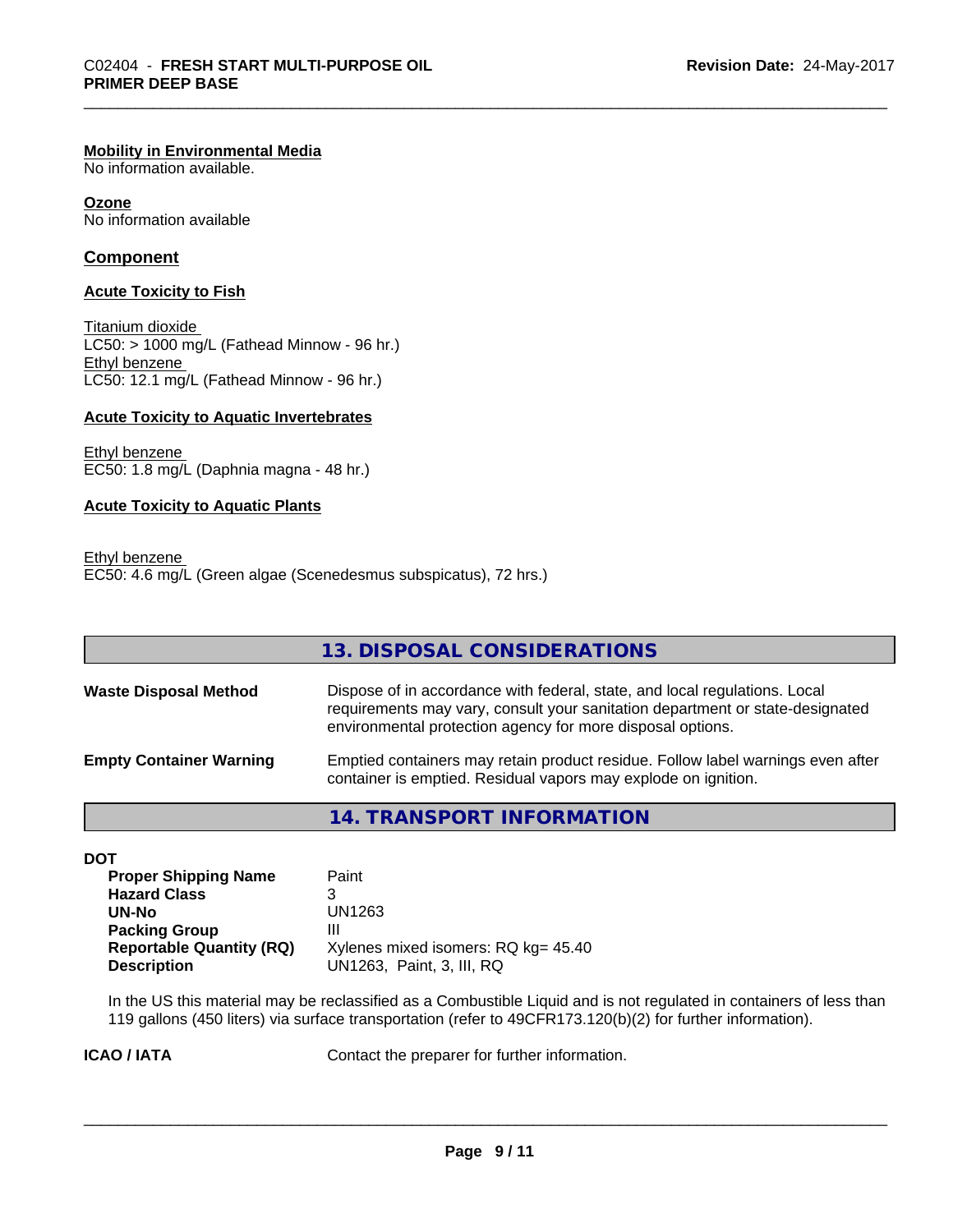**IMDG / IMO** Contact the preparer for further information.

### **15. REGULATORY INFORMATION**

### **International Inventories**

| <b>TSCA: United States</b> | Yes - All components are listed or exempt. |
|----------------------------|--------------------------------------------|
| <b>DSL: Canada</b>         | Yes - All components are listed or exempt. |

### **Federal Regulations**

#### **SARA 311/312 hazardous categorization**

| Acute Health Hazard               | Yes |
|-----------------------------------|-----|
| Chronic Health Hazard             | Yes |
| Fire Hazard                       | Yes |
| Sudden Release of Pressure Hazard | Nο  |
| Reactive Hazard                   | N٥  |

### **SARA 313**

Section 313 of Title III of the Superfund Amendments and Reauthorization Act of 1986 (SARA). This product contains a chemical or chemicals which are subject to the reporting requirements of the Act and Title 40 of the Code of Federal Regulations, Part 372:

| Chemical Name | <b>CAS-No</b> | Weight % (max) | <b>CERCLA/SARA 313</b>     |
|---------------|---------------|----------------|----------------------------|
| Ethyl benzene | 100-41-4      | 0.5            | (de minimis concentration) |

**Clean Air Act,Section 112 Hazardous Air Pollutants (HAPs) (see 40 CFR 61)**

This product contains the following HAPs:

| <b>Chemical Name</b> | CAS-No   | Weight % (max) | <b>Hazardous Air Pollutant</b> |
|----------------------|----------|----------------|--------------------------------|
| Ethyl benzene        | 100-41-4 | 0.5            | (HAP)<br>∟isted                |

### **State Regulations**

#### **California Proposition 65**

This product may contain small amounts of materials known to the state of California to cause cancer or reproductive *harm.*

### **State Right-to-Know**

| <b>Chemical Name</b>                              | <b>Massachusetts</b> | New Jersey | <b>Pennsylvania</b> |
|---------------------------------------------------|----------------------|------------|---------------------|
| Limestone                                         |                      |            |                     |
| 4-Chlorobenzotrifluoride                          |                      |            |                     |
| Titanium dioxide                                  |                      |            |                     |
| Solvent naphtha, petroleum, medium  <br>aliphatic |                      |            |                     |
| Diatomaceous earth                                |                      |            |                     |